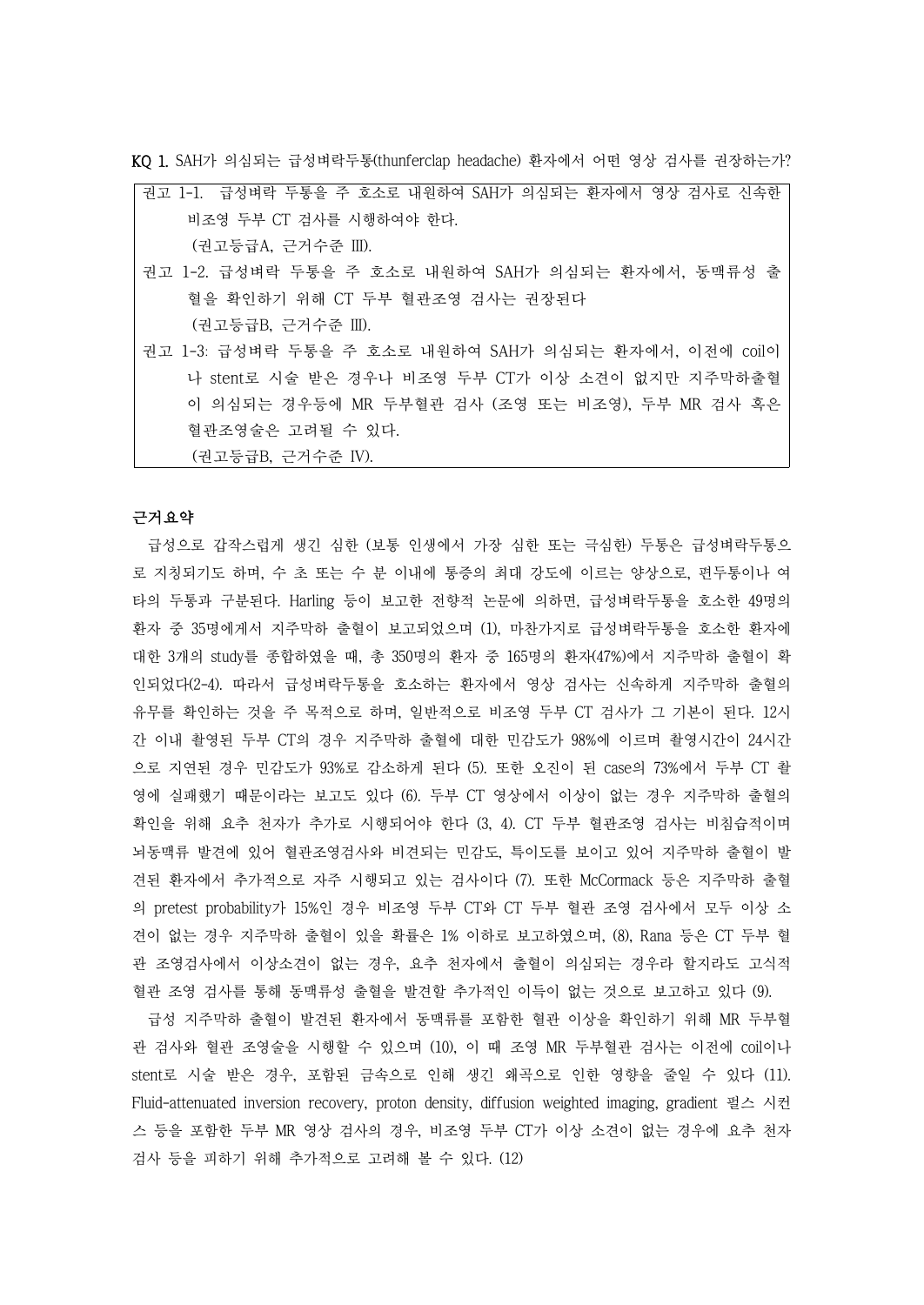#### 권고 고려사항

## a. 이득과 위해

급성벼락 두통을 주 호소로 내원하여 SAH가 의심되는 환자의 일차 진단 영상 검사로 비조영 두 부 CT검사를 사용하는 경우 방사선 피폭의 단점이 있으나, 비조영 두부 CT 검사를 통해 오진의 가 능성을 줄이고, 치명률이 높은 지주막하 출혈을 배제함으로써 환자가 얻는 이득이 훨씬 크다고 판 단된다.

#### b. 국내 수용성과 적용성(Acceptability and Applicability)

진료지침의 국내 수용성과 적용성은 평가결과 큰 무리가 없는 것으로 판단되었다.

# c. 검사별 방사선량

비조영 두부 CT  $\left(\begin{matrix} \mathbf{A} & \mathbf{A} \\ \mathbf{A} & \mathbf{A} \end{matrix}\right)$ CT 두부혈관조영 검사 MR 두부혈관 검사 0 두부 혈관조영술 수

### 참고문헌

- 1. Edlow JA, Caplan LR. Avoiding pitfalls in the diagnosis of subarachnoid hemorrhage. N Engl J Med. 2000;342:29-36
- 2. Linn FH, Wijdicks EF, van der Graaf Y, Weerdesteyn-van Vliet FA, Bartelds AI, van Gij n J. Prospective study of sentinel headache in aneurysmal subarachnoid haemorrhage. L ancet. 1994;344(8922):590-593.
- 3. Lledo A, Calandre L, Martinez-Menendez B, Perez-Sempere A, Portera-Sanchez A. Acute headache of recent onset and subarachnoid hemorrhage: a prospective study. Headache. 1994;34(3):172-174.
- 4. van der Wee N, Rinkel GJ, Hasan D, van Gijn J. Detection of subarachnoid haemorrhag e on early CT: is lumbar puncture still needed after a negative scan? J Neurol Neurosu rg Psychiatry. 1995;58(3):357-359.
- 5. Al-Shahi R, White PM, Davenport RJ, Lindsay KW. Subarachnoid haemorrhage. BMJ 200 6;333(7561):235-40.
- 6. Suarez JI, Tarr RW, Selman WR. Aneurysmal subarachnoid hemorrhage. N Engl J Med. 2 006;354(4):387-396.